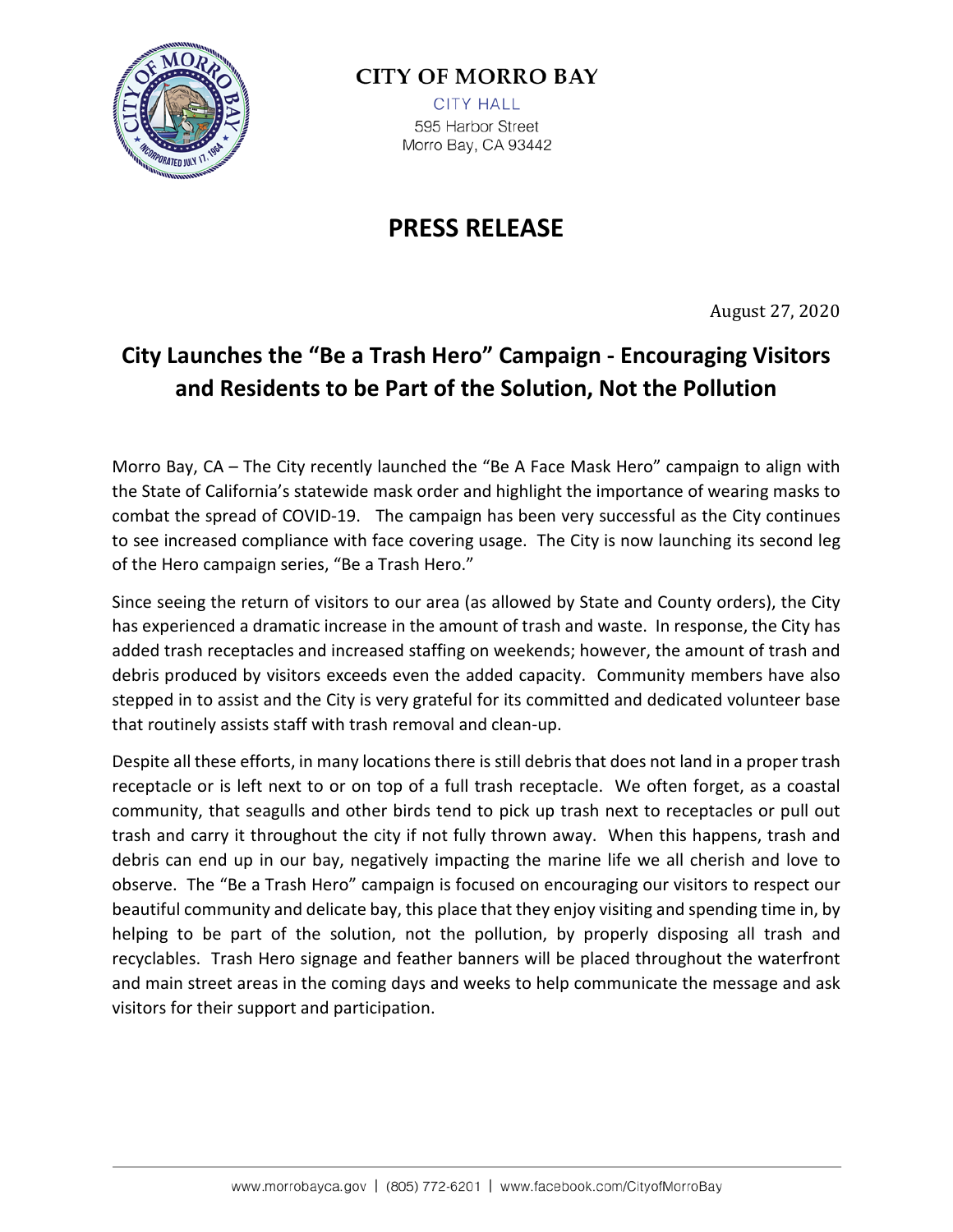

Just as with the City's Face Mask Hero campaign, City staff will be handing out swag items such as t-shirts and hats to visitors and residents that they see going above and beyond, picking up trash and helping to protect the bay – truly being part of the solution, not the pollution.

Additional components of the City's Hero campaign will be rolled out in weeks to come as the City acknowledges our local businesses that have stayed the course and persevered during this